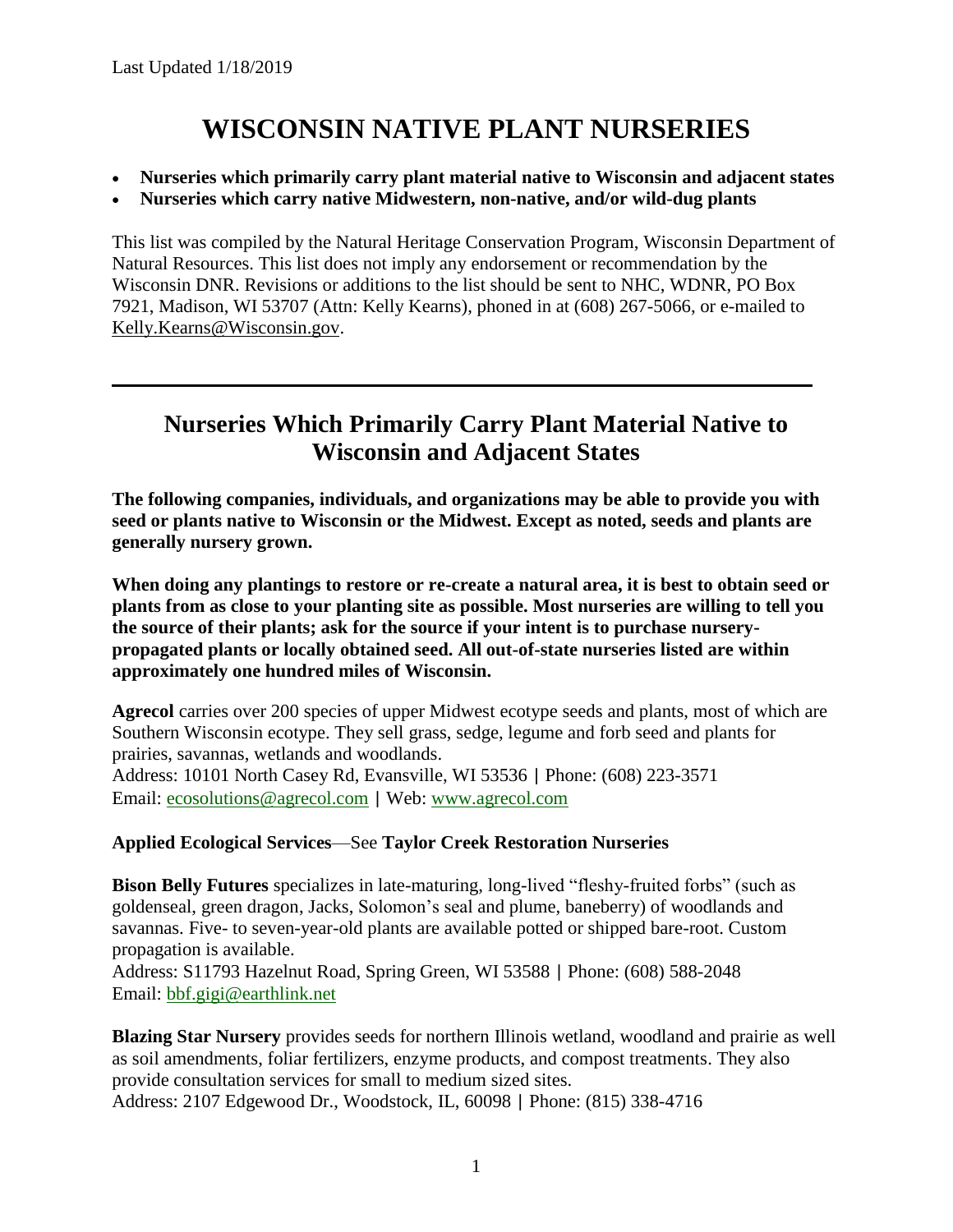Email: [tallgrass@blazing-star.com](mailto:tallgrass@blazing-star.com) | Web: [www.blazing-star.com](http://www.blazing-star.com/)

**Bluestem Farm** provides forest, savanna and prairie plants and consultation services within south central Wisconsin. They specialize in custom propagation of difficult species, including orchids. No mail order, but available at the Dane County Farmers' Market, on site on Sundays, or by appointment.

Address: S5920 Lehman Rd., Baraboo, WI 53913 | Phone: (608) 356-0179 Email: [bluestem\\_farm@juno.com](mailto:bluestem_farm@juno.com) | Web: [www.bluestemfarm.com](http://www.bluestemfarm.com/)

#### **Boreal Natives—**See **Prairie Restorations, Inc.**

**Cardno** native plant nursery in NW Indiana provides prairie, wetland, and specialty seed mixes. They can also obtain Wisconsin genotype seed for projects in Wisconsin. Madison office address: 6140 Cottonwood Drive Suite A, Fitchburg, Wisconsin 53719 Phone: (608) 661-2955 | Fax: (608) 661- 2961 | Email: [dan.salas@cardno.com](mailto:dan.salas@cardno.com) Web: [www.cardno.com](http://www.cardno.com/) or<http://www.cardnonativeplantnursery.com/>

**Country Road Greenhouse** is a wholesale grower specializing in plugs of prairie and wetland forbs, grasses and sedges.

Address: 19561 East Twombly, Rochelle, IL 61068 | Phone: (815) 384-3311 Email: [crginc@prairieplugs.com](mailto:crginc@prairieplugs.com) | Web: [www.prairieplugs.com](http://www.prairieplugs.com/)

**Door Landscape and Nursery** offers about 150 native plants of local and regional ecotype. Many of these are propagated from seed, with an emphasis on Door County natives. They also provide landscape design, installation, consulting, landscape care, and invasive species control services in Door County.

Address: 6329 State Highway 42, Egg Harbor, WI 54209 | Phone: (920) 746-9770 Email: [info@doorlandscape.com](mailto:info@doorlandscape.com) | Web: [www.doorlandscape.com](http://www.doorlandscape.com/)

**Dragonfly Gardens** is a retail outlet of propagated wetland, woodland, and prairie plants and seeds, both native and non-native. They also offer consultation services and site planning with an emphasis on shoreline restoration.

Amery address: 491 State Hwy 46, Amery, WI 54001 | Phone: (715) 268-7660 Turtle Lake address: 1637 1-3/4 Street, State Hwy 63, Turtle Lake, WI | Phone: (715) 986-2211 Email: [info@dragonflygardens.net](mailto:info@dragonflygardens.net) | Web: [www.dragonflygardens.net](http://www.dragonflygardens.net/)

**Environmental Consulting Group (EC3) Inc.** offers over 100 species of native potted plants. Plants are greenhouse-grown from foundation seed collected throughout Minnesota, Iowa, and Wisconsin, and are available for retail and wholesale customers as well as commercial installers and landscapers.

Address: P.O. Box 44281, Madison, WI 53744 | Phone: (608) 497-0955 Email: [info@ec3grp.com](mailto:info@ec3grp.com) | Web: [www.ec3grp.com](http://www.ec3grp.com/)

**Genesis Nursery** is a wholesale nursery in northwest Illinois carrying native ecotype seed and plants for prairie, wetland, and savanna species. They also provide consultation and restoration services.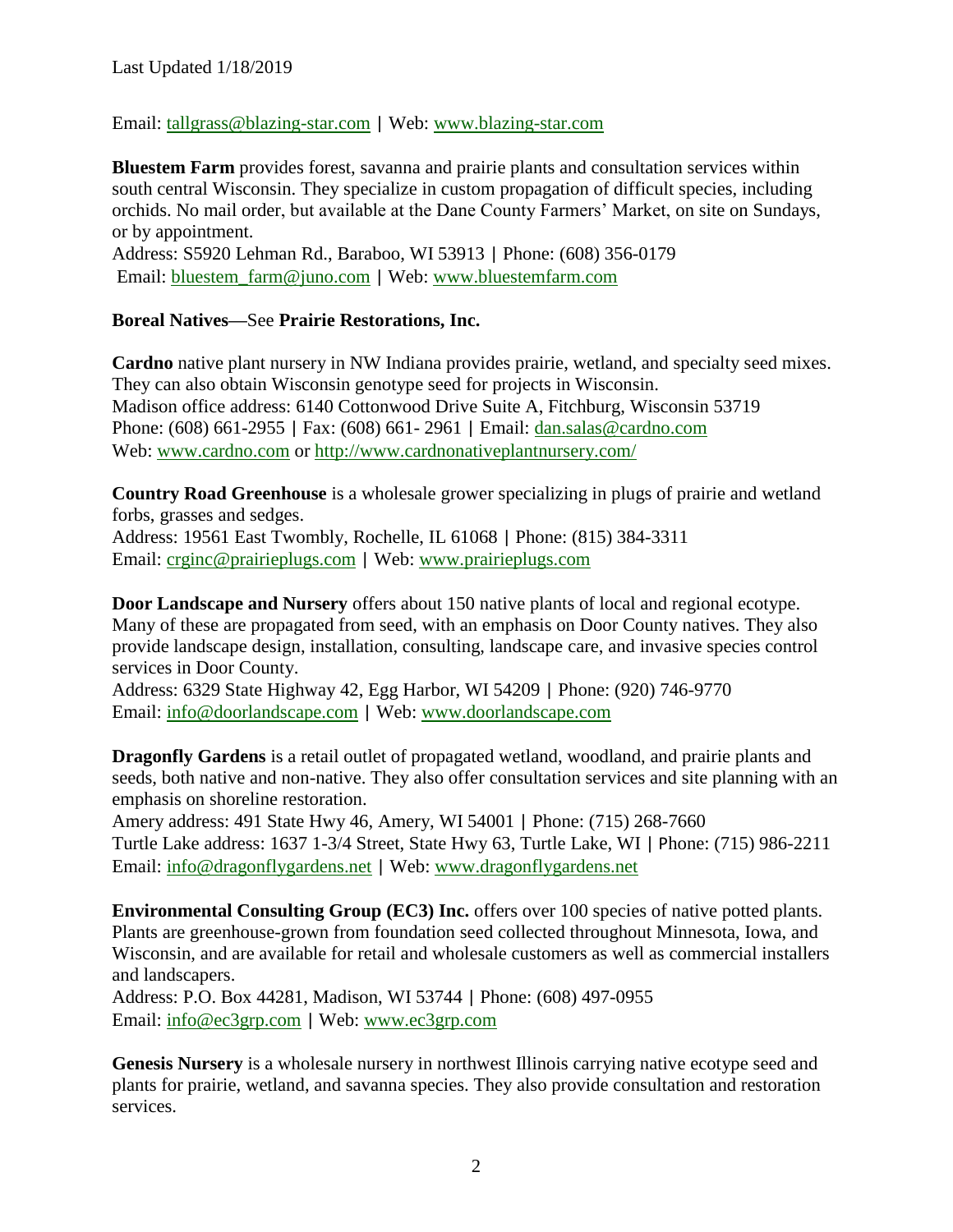Last Updated 1/18/2019

Address: 23200 Hurd Road, Tampico, IL 61283 | Phone: (877) 817-5325. Email: [info@genesisnurseryinc.com](mailto:info@genesisnurseryinc.com) | Web: [www.genesisnurseryinc.com](http://www.genesisnurseryinc.com/)

**Hickory Road Gardens** is a wholesale grower of native woodland wildflowers. Most plants are sold bare root, and some seed is available.

Phone: (715) 573-4552 or (715) 693-6446 | Address: 2041 Hickory Road, Mosinee, WI 54455. Email: [brayherb@mtc.net](mailto:brayherb@mtc.net)

**Ion Exchange** specializes in prairie, wetland, and savanna seed and plants native to the Wisconsin, Illinois, Iowa driftless area. They sell wildflowers, grasses, rushes, sedges, seeds, and bare root stock, along with seed mixes, rain garden kits, books and other merchandise. Address: 1878 Old Mission Road, Harpers Ferry, IA 52146 | Phone: (563) 535-7231 or 1-800- 291-2143 | Email: [hbright@acegroup.cc](mailto:hbright@acegroup.cc) | Web: [www.ionexchange.com](http://www.ionexchange.com/)

**Kinnickinnic Natives LLC** specializes in growing Lady's Slippers and local ecotype prairie, woodland, and savanna species from Pierce and St. Croix Counties in Wisconsin and Washington County in Minnesota.

Address: 235 State Road 65, River Falls, WI 54022 | Phone: (715) 222-6910 | Email: [kinninatives@gmail.com](mailto:kinninatives@gmail.com) or Wayne, [whuhnke@disshup.us](mailto:whuhnke@disshup.us) | Web: [www.kinninatives.com](http://www.kinninatives.com/)

**Krueger's Northwoods Nursery** specializes in wholesale native plants. Address: 3682 S. Limberlost Rd., Rhinelander, WI 54501 | Phone: 715-369-3959.

**Landscape Alternatives, Inc.** offers nursery-grown prairie, wetland, and woodland plants of ecotype local to the East Central Minnesota region. Address: 25316 St. Croix Trail, Shafer, MN 55074 | Phone: (651) 257-4460

Email: [landscapealt@frontiernet.net](mailto:landscapealt@frontiernet.net) | Web: [www.landscapealternatives.com](http://www.landscapealternatives.com/)

**LJ Reas Environmental Consulting Corp.** sells wetland, woodland and prairie plants including native shrubs and trees. All plants are grown in Wisconsin. They offer consultation and restoration services.

Address: 601 Commercial Ave. PO Box 383 Green Lake, WI 54941 | Phone: (920) 291-7787. Email: [ljreas@charter.net](mailto:ljreas@charter.net) | Web: [www.ljreas.com](http://www.ljreas.com/)

**Lone Rock Prairie Nursery** is a south-central Wisconsin / northern Illinois prairie, savanna, and wetland craft nursery with a focus on Rock County Wisconsin hill prairies, upland savannas, and related outwash plain & sedge meadow communities. Seasonal plants & seed are available to the public Saturdays, May – October at the Janesville Farmers Market, Janesville Wisconsin, or project propagation as seed and seasons dictate. All nursery proceeds are dedicated to the preservation of Lone Rock Prairie.

Address: 13133 W. Dorner Rd, Brodhead, WI | Phone: (608) 876-4255 Email: [lonerockprairienursery@gmail.com](mailto:lonerockprairienursery@gmail.com)

**Lupine Gardens, LLC** is a chemical free native plant nursery. They offer design and installation of native landscapes for private projects, government grant work, etc. Plants are grown without neo-nicotinoids or systemics, and beneficiary predatory insects are used as pest control.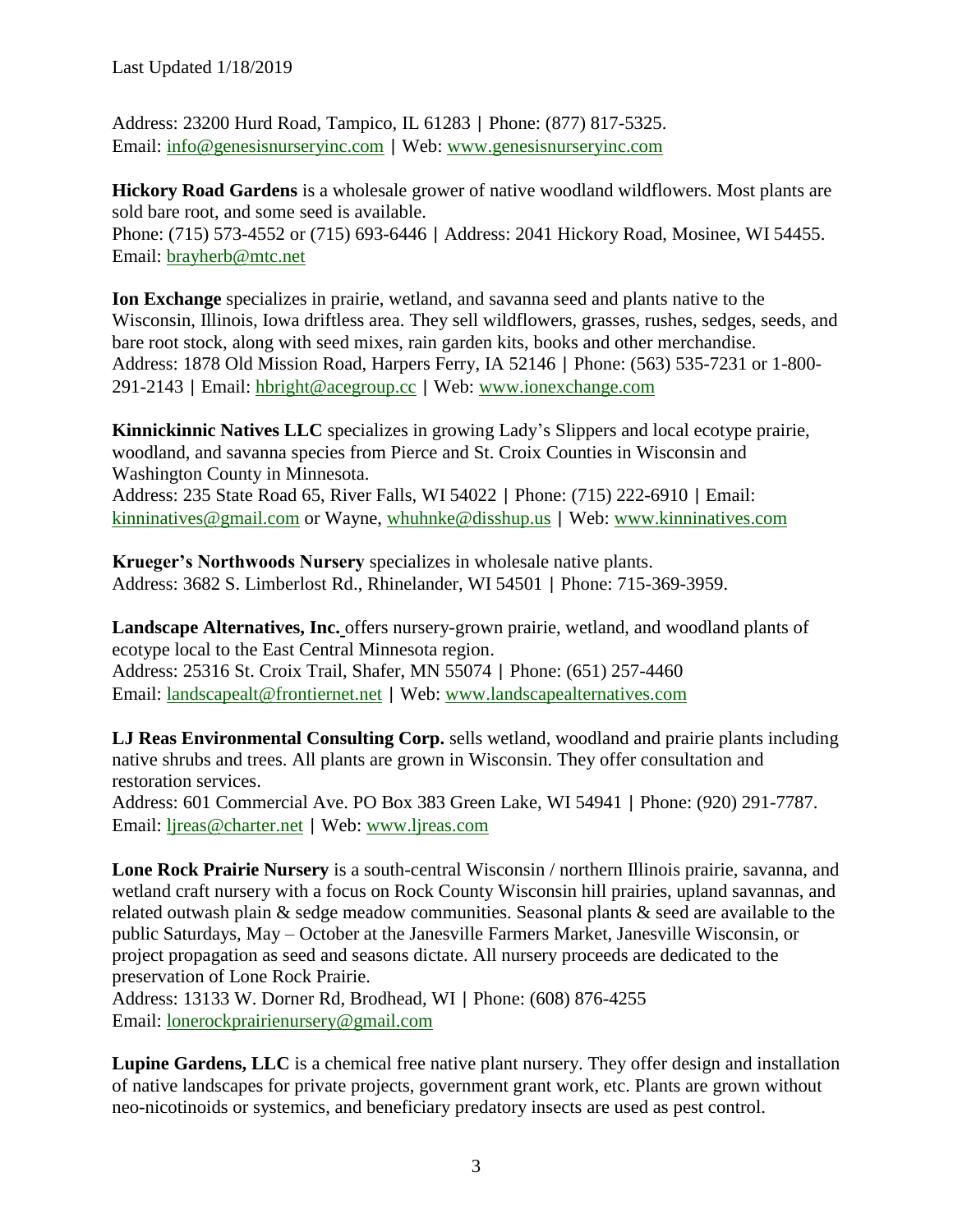Address: 880 155th Street, Amery, WI 54001 | Phone: (715) 222-6669 Email: [lupinegardens@yahoo.com](mailto:lupinegardens@yahoo.com) | Web: [www.lupinegardens.com](http://www.lupinegardens.com/)

**Marshland Transplant Aquatic Nursery** is a wholesale native shoreline, wetland, prairie and woodland restoration company and the largest wholesale native freshwater aquatic-nursery in the Midwest. They also provide consulting, herbicide application, prescribed burns, mowing and planting.

Address: PO Box 1, Berlin, WI 54923 |Phone: 1-800-AQUATIC (208-2842) Email: [marshland@centurytel.net](mailto:marshland@centurytel.net) | Web: [www.marshlandtransplant.com](http://www.marshlandtransplant.com/)

**Minnesota Native Landscapes** has retail sales of seed and plants for prairies, savannas, forests, wetlands and shorelines, including some trees and shrubs. They also provide harvesting, installation, planning, and restoration management services of any size and will work in western Wisconsin. Address: 8740 77th St NE Otsego, MN 55362 | Phone: 763-295-0010 Greenhouse & Production Farm: 14088 Hwy 95 N.E., Foley, MN 56329

Phone: (763) 295-0010 | Email: [Info@MNLcorp.com](mailto:Info@MNLcorp.com) | Web: [www.mnnativelandscapes.com](http://www.mnnativelandscapes.com/)

**Natural Communities Native Plants** offers online retail and wholesale sales of woodland, wetland, and prairie plants, shrubs, trees, seed and seed mixes native to Chicago and the Greater Midwest. In addition, they can perform on-site native plant consultations. Address: Batavia, IL | Phone: 331-248-1016 | Email: [Natives@NaturalCommunities.net](mailto:Natives@NaturalCommunities.net) Web: [naturalcommunities.net](https://naturalcommunities.net/)

**Natural Shore Technologies, Inc.**'s retail nursery stocks Minnesota Native Plant Brand plants. Plant species are native to Minnesota based on MNDNR plant community lists and are propagated from local seed sources. We provide plants for big commercial and small residential projects. We offer wholesale prices for larger projects.

Address: 1480 County Rd 90 Independence MN | Phone: 612-703-7581 Email: [Rob.l@naturalshore.com](mailto:Rob.l@naturalshore.com) or [Bill.b@naturalshore.com](mailto:Bill.b@naturalshore.com) | Web: [www.naturalshore.com](http://www.naturalshore.com/)

**Nature Works, LLC** grows, sell, installs, and maintains a wide-variety of native plant and seed products for restoration and landscaping purposes. They also do native plantings, restorations and invasive species control.

Contact: Ben Bomkamp, Kerstyn Perrett | Address:1719 County Road F, Friendship, WI 53934. Phone or Text: 608-577-7332 | Email: [info@arbormaxx.com](mailto:info@arbormaxx.com) | Web: [natureworkswi.com](https://natureworkswi.com/)

**Natural Garden Natives** is a division of **Midwest Groundcovers, LLC** and specializes in local ecotype plants and seed of wetland, prairie and woodland species, available for retail or wholesale. They provide landscape design and construction services. Mailing address: PO Box 748, St. Charles, IL 60174 | Physical address: 6N800 IL Route 25, St. Charles, IL 60174 | Phone: (847) 742-1790 | Email: [mgsales@midwestgroundcovers.com](mailto:mgsales@midwestgroundcovers.com) Web: [www.naturalgardennatives.com](http://www.naturalgardennatives.com/)

**Out Back Nursery and Landscaping** offers native Minnesotan container-grown trees, shrubs and perennials for woodlands, floodplains, savannas, wetlands, shorelines, and prairies. All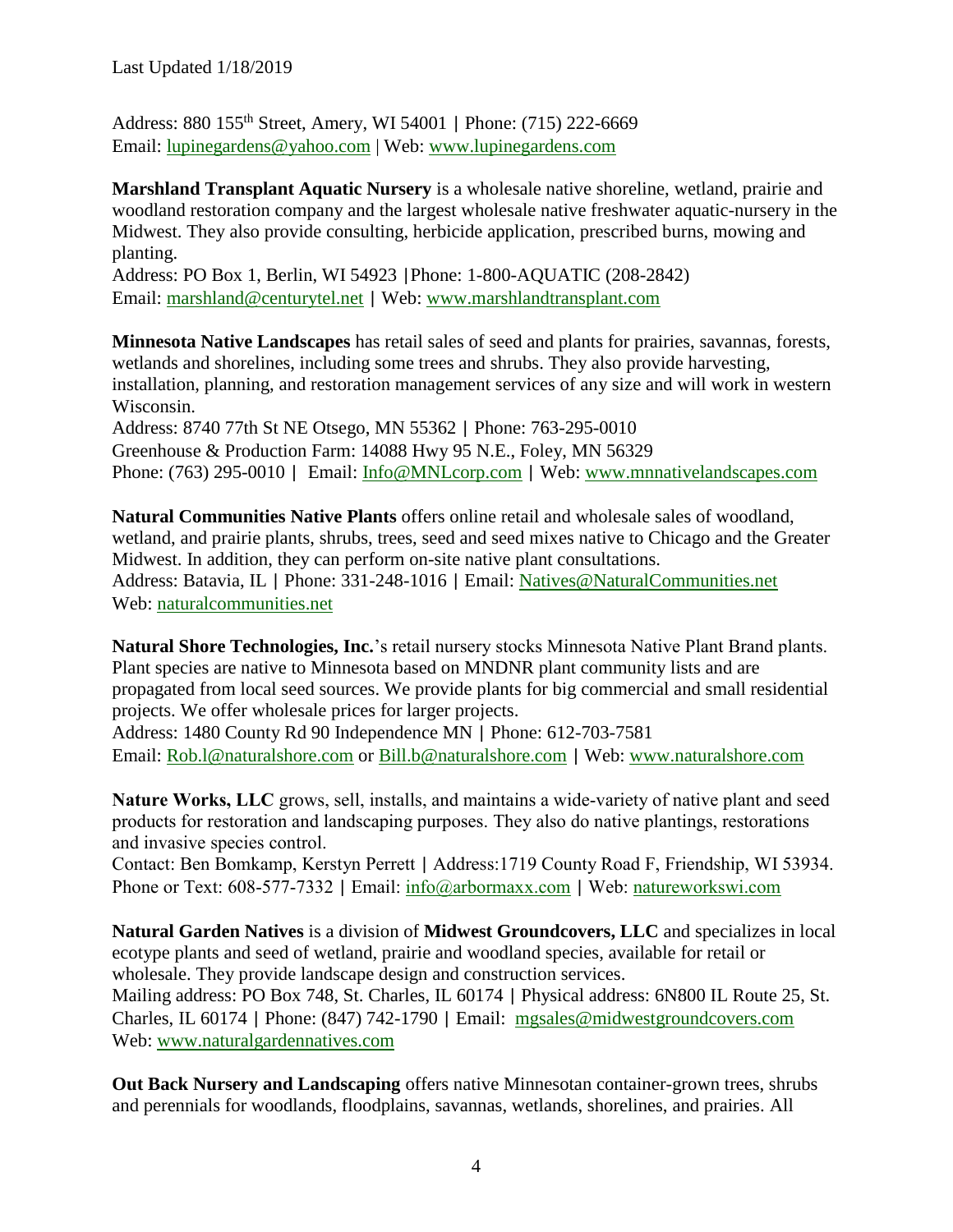plants are nursery-propagated from seed or cuttings from sources within 300 miles of the Twin Cities.

Address: 15280 110th St South, Hastings, MN 55033 | Phone: (651) 438-2771. Email: [sales@outbacknursery.com](mailto:sales@outbacknursery.com) | Web: [http://www.outbacknursery.com](http://www.outbacknursery.com/)

**Pizzo Native Plant Nursery** is a wholesale propagator and grower of 350+ local ecotype species for northern IL, southern WI and the upper Midwest region. They also blend their own custom seed mixes.

Address: 10729 Pine Road Leland, IL 60531 | Phone: (815) 981-8000 or (815) 826-0566 Email: [kyleb@pizzonursery.com](mailto:kyleb@pizzonursery.com) or [gracek@pizzonursery.com](mailto:gracek@pizzonursery.com) | Web: [pizzonursery.com](http://pizzonursery.com/)

**Possibility Place Nursery** specializes in growing trees, shrubs, grasses, forbs, sedges, rushes, ferns, and vines native to northern Illinois. Ninety percent of seed used for growing plants is collected in northern Indiana, Illinois, Wisconsin, and Iowa. Retail sales by appointment only. Address: 7548 W. Monee-Manhattan Rd., Monee, IL 60449 | Phone: (708) 534-3988 Email: form available on website. | Web: [www.possibilityplace.com](http://www.possibilityplace.com/)

**Prairie Hill Wildflowers** sells native prairie seeds of grasses and forbs mostly native to Minnesota and Wisconsin. Address: 8955 Lemond Rd., Ellendale, MN 56026 | Phone: (507) 451-7791 Email: [seedman@myclearwave.net](mailto:seedman@myclearwave.net)

**Prairie Moon Nursery** carries seeds and plants of prairie, meadow, wetland, savanna, and woodland species native to Wisconsin, Minnesota, Illinois, and Iowa. Seeds are produced on site and from a network of more than 70 seed producers located throughout the upper Midwest. Address: 32115 Prairie Lane, Winona, MN 55987 | Phone: (507) 452-1362 or (866) 417-8156 Email: [info@prairiemoon.com](mailto:info@prairiemoon.com) | Web: [www.prairiemoon.com](http://www.prairiemoon.com/)

**Prairie Nursery** has seeds and plants of many native prairie, wetland, and woodland species of wildflowers, ferns, grasses, and sedges, as well as a no-mow lawn blend. They provide an array of consulting services, including site evaluation, planting design, site preparation, planting, and post-planting management for sites of all sizes.

Address: PO Box 306, Westfield, WI 53964 | Phone: (800) 476-9453 Email: [cs@prairienursery.com](mailto:cs@prairienursery.com) | Web: [www.prairienursery.com](http://www.prairienursery.com/)

**Prairie Restorations, Inc.** sells nursery propagated native prairie, wetland, woodland, and shoreline plants and seed. They specialize in design, restoration, and maintenance of prairies – including prescribed burns.

Address: 31646 128th Street, Princeton, MN 55371 | Phone: (800) 837-5986 Email: [info@prairieresto.com](mailto:info@prairieresto.com) | Web: [www.prairieresto.com](http://www.prairieresto.com/)

**Boreal Natives** is a subsidiary of Prairie Restorations, Inc. They produce greenhouse seedling plants for woodland, wetland, and shoreline restoration projects throughout northern Minnesota, Wisconsin, and Michigan. Address: 3943 Munger Shaw Road, Cloquet, MN 55720 | Phone: (218) 729-7001 Email: [borrealnatives@prairieresto.com](mailto:borrealnatives@prairieresto.com) | Web: [www.prairieresto.com/boreal\\_natives.shtml](http://www.prairieresto.com/boreal_natives.shtml)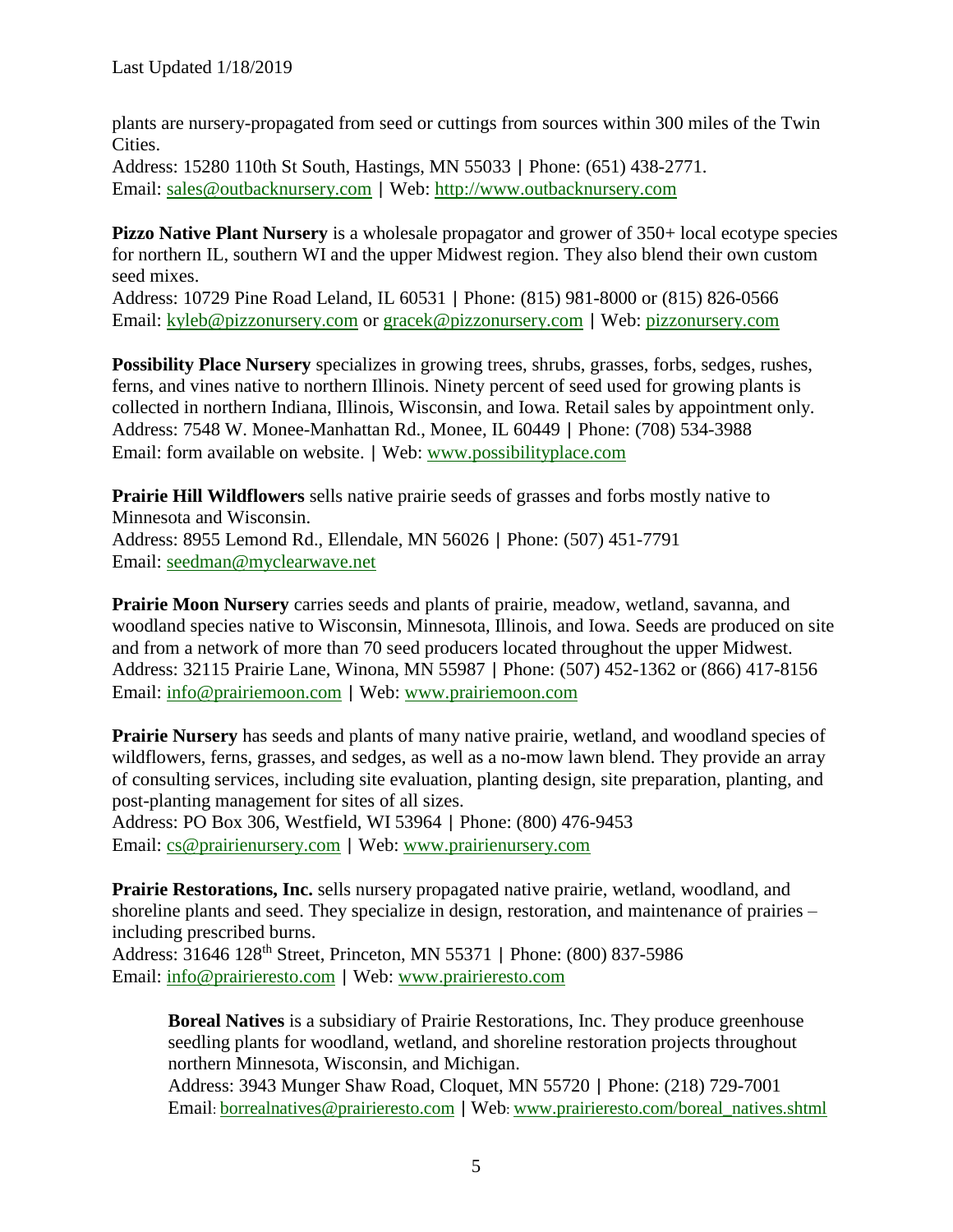**Prairie Seed Source** provides design and consultation services and sells seeds online. Address: PO Box 83, North Lake, WI 53064-0083 | Phone: (262) 673-7166 Email: [pb9@PrairieBob.com](mailto:pb9@PrairieBob.com) | Web: [www.prairiebob.com](http://www.prairiebob.com/)

**Red Buffalo Prairie Restorations** provides prairie and savanna seed from SE Wisconsin and NE Illinois. They also provide consultation, land management, brush and tree clearing, and prescribed burning for restorations and remnants.

Contact: Greg Nessler | Address: S4855 Elk Run Rd, Viola, WI 54664 | Phone: (608) 627-1376 Cell: (608) 852-7258 | Call before e-mailing: [prairienurse@hotmail.com](mailto:prairienurse@hotmail.com) Web:<https://redbuffaloprairie.wordpress.com/>

**Stone Silo Prairie Garden** carries a wide variety of native prairie forbs and grasses from seeds collected in the Upper Midwest.

Address: 2325 Oak Ridge Circle, De Pere, WI 54115 | Mailing Address: 1754 Geneva St., De Pere, WI | Phone: (920) 713-2879 | Email: [kroeningjustin@gmail.com](mailto:kroeningjustin@gmail.com) Web: [www.stonesiloprairie.com](http://www.stonesiloprairie.com/)

**Taylor Creek Restoration Nurseries** supplies southern Wisconsin and northern Illinois with four genotypes of seed, plants, and shrubs: Chicago Area Native Heritage™, Driftless Area Native Heritage™, Military Ridge Native Heritage™, and Sugar River Native Heritage™. They also do ecological research and consulting, site design, preparation, planting and management including prescribed burns—under the name Applied Ecological Services. Inc. Address: 17921 Smith Road, PO Box 256, Brodhead, WI 53520 | Phone: (608) 897-8641 Email: [Nursery.service@appliedeco.com](mailto:Nursery.service@appliedeco.com) | Web: [www.restorationnurseries.com](http://www.restorationnurseries.com/)

**Wisconsin State Nurseries** specialize in producing native forest trees and wildlife shrub seedlings for conservation plantings to encourage reforestation and restoration in Wisconsin. Orders are accepted beginning in October for the following spring planting season and are filled on a first come basis.

Contact: Wilson State Nursery in Boscobel | Phone: (608) 375-4123 Web: [dnr.wi.gov/topic/treeplanting/contact.html](https://dnr.wi.gov/topic/treeplanting/contact.html)

**Wood's Edge Farm** sells woodland and savanna wildflowers (plants and bare-root stock) of the upper Midwest grown from seed collected in Grant County. Address: 532 Stanek Road, Muscoda, WI 53573 | Phone: (608) 739-3527 Email: [info@woodsedgefarm.com](mailto:info@woodsedgefarm.com) | Web: [www.woodsedgefarm.com](http://www.woodsedgefarm.com/)

# **Nurseries Which Carry Native Midwestern, Non-Native, and/or Wild-dug Plants**

**The following companies sell plants native to the Midwest, but not specifically from Wisconsin or the immediately surrounding area. Many of these companies also sell non-**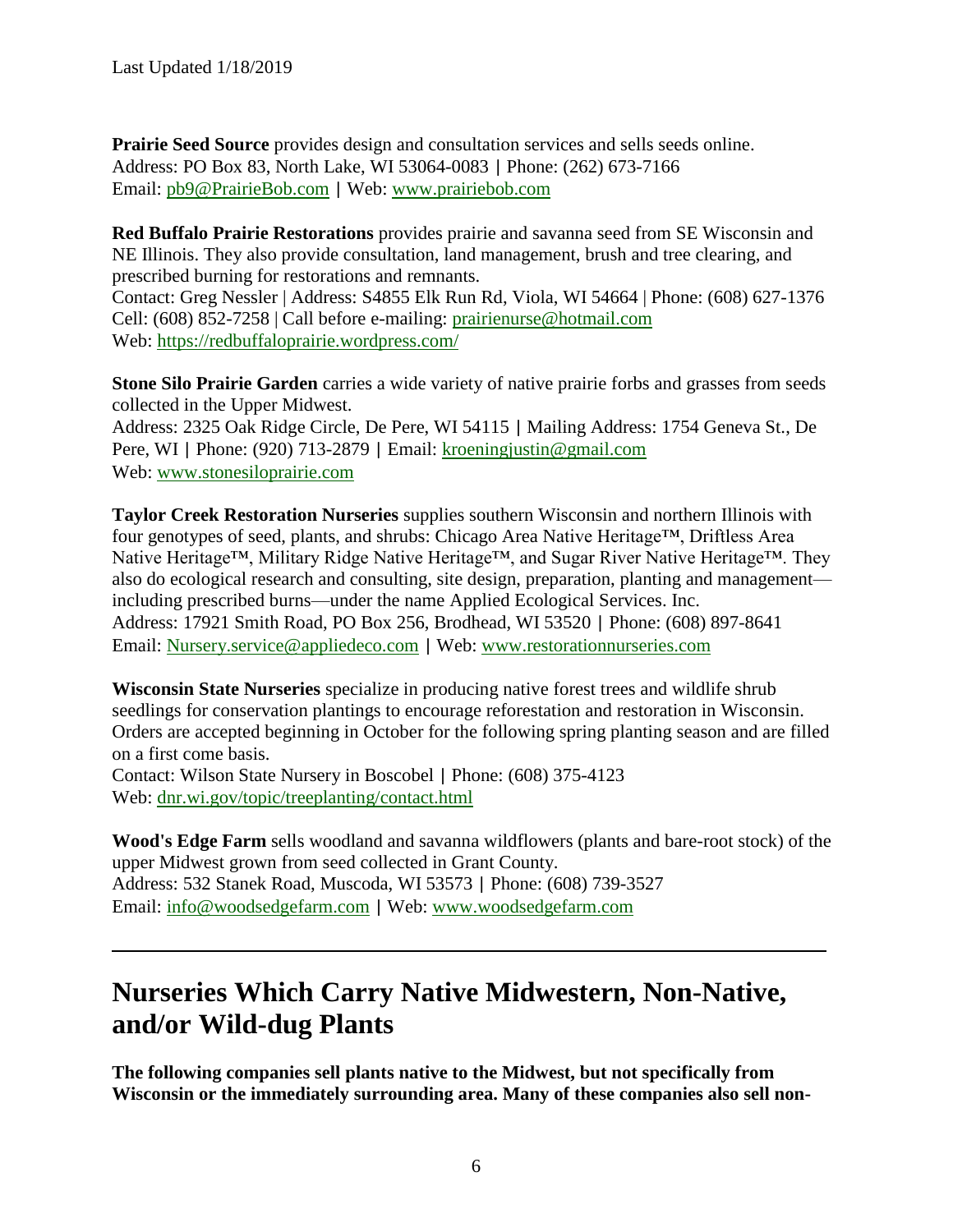**native species. If your objective is to use only native species, use discretion in the species you select from these nurseries, or ask for plants which came from your region. The following nurseries may collect from the wild, and where known, this is indicated.**

**The Bruce Company** carries a number of cultivars of native trees, shrubs, grasses, and forbs. Address: 2830 Parmenter St., Middleton, WI 53562 | Phone: (608) 836-7041 Email: form available on website. | Web: [www.brucecompany.com](http://www.brucecompany.com/)

**Clearview Nursery** sells native and non-native woody plants, perennials, and trees. Call ahead. Contact: Dana Sanft | Address: 6414 Schofield Ave, Weston, WI 54476 | Phone: (715) 241-0654 Email: [dksanft@gmail.com](mailto:dksanft@gmail.com) | Web: Search "Clearview Nursery Garden Center" on Facebook. **Chief River Nursery Co. (Formerly Wali Nursery)** specializes in seedlings of shrubs, conifers, fruit trees, and hardwoods.

Address: 976 Ulao Rd. Grafton, WI 53024 | Phone: (262) 377-5330 or (800) 367-9254 (orders) Email: [info@chiefrivernursery.com](mailto:info@chiefrivernursery.com) | Web: [www.chiefrivernursery.com](http://www.chiefrivernursery.com/)

**Cold Stream Farm** sells bareroot trees, shrubs and vines retail and wholesale. Address: 2030 Free Soil Road, Free Soil, MI 49411-9752 | Phone: (231) 464-5809 Email: [info@coldstreamfarm.net](mailto:info@coldstreamfarm.net) | Web: [www.coldstreamfarm.net](http://www.coldstreamfarm.net/)

**Deer Creek Seed Company** is a source for DOT mixes, native grasses and wildflower mixes, as well as turf, forage, and wildlife food seed. Note, many species in the "wildflower mixes" are not native.

Address: 6115 Pepsi Way, Windsor, WI 53598 | Phone (877) 247-3736 Email: [customerservice@deercreekseed.com](mailto:customerservice@deercreekseed.com) | Web: [www.deercreekseed.com](http://www.deercreekseed.com/)

**Everwilde Farm, Inc.** is a family-owned and operated farm located in Northwestern Wisconsin that produces native wildflower and grass seed as well as heirloom vegetable and herb seeds. Mailing address: PO Box 40, Sandcreek, WI 54765 | Shipping address: E9311 County Highway I, Sandcreek, WI 54765 | Phone: (715) 658-0001 or (888) 848-3837 Email: [sales@everwilde.com](mailto:sales@everwilde.com) | Web: [www.everwilde.com](http://www.everwilde.com/)

**Evergreen Nursery Co., Inc.**, offers wholesales plugs, shrubs, and bare-root and potted trees. Address: 5027 County Road TT, Sturgeon Bay, WI 54235 | Phone: (800) 448-5691 Email: [quality@evergreennurseryco.com](mailto:quality@evergreennurseryco.com) | Web: [www.evergreennurseryco.com](http://www.evergreennurseryco.com/)

**The Flower Factory** has an extensive selection of native, non-native, and ornamental plants primarily perennials. Address: 4062 County Rd. A, Stoughton, WI 53589 | Phone: (608) 873-8329

Email: form available on website | Web: [www.theflowerfactorynursery.com](http://www.theflowerfactorynursery.com/)

**The Growing Place** carries native and non-native perennials, trees, shrubs, and aquatic plants. Naperville address: 25W471 Plank Road, Naperville, IL 60563 | Phone: (630) 355-4000 Aurora address: 2000 Montgomery Road, Aurora, IL 60504 | Phone: (630) 820-8088 Web: [www.thegrowingplace.com](http://www.thegrowingplace.com/)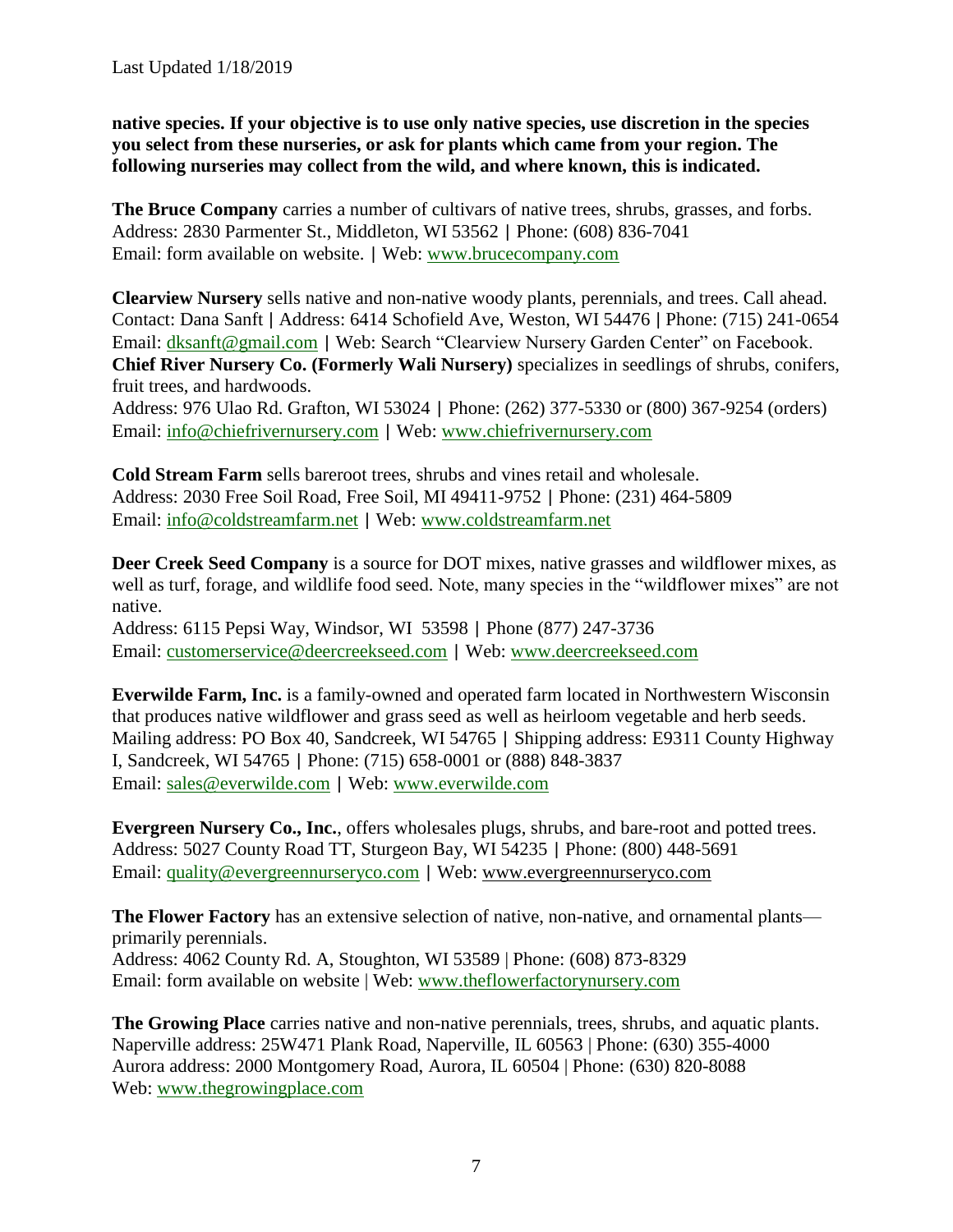Last Updated 1/18/2019

**Hanson's Garden Village** is a wholesale and retail grower of native and non-native plants (herbaceous, aquatic and woody). Several native plants are of local northwoods genotypes. Bareroot stock is available. Consulting and design services are also available. Address: 2660 County Hwy G, Rhinelander, WI 54501 | Phone: (715) 365-2929 Email: [info@hansonsgardenvillage.com](mailto:info@hansonsgardenvillage.com) | Web: [www.hansonsgardenvillage.com](http://www.hansonsgardenvillage.com/)

**Hauser's Superior View Farm** has a large selection of northern grown perennials some of which are native to Wisconsin. Address: 86565 County Hwy J, Bayfield, WI 54814 | Phone: (715) 779-5404 Email: [info@superiorviewfarm.com](mailto:info@superiorviewfarm.com) | Web: [www.superiorviewfarm.com](http://www.superiorviewfarm.com/)

**Johnson's Nursery, Inc.** is a full service nursery grower with an extensive line of native Wisconsin woody plants as well as herbaceous forbs and grasses. Most of the plants sold are propagated at the nursery from local ecotype seed sources. Johnson's plants range from one gallon containers to large B&B trees up to 6″ in trunk diameter. Address: W180 N6275 Marcy Rd, Menomonee Falls, WI 53051 | Phone: (262) 252-4988 Email: [info@johnsonsnursery.com](mailto:info@johnsonsnursery.com) | Web: [www.johnsonsnursery.com](http://www.johnsonsnursery.com/)

**J.W. Jung Seed Co.** carries a number of native trees, shrubs, vines, grasses and wildflowers. They have mail-order and five Garden Centers in Wisconsin: Madison-North, Madison-South, Randolph, Stevens Point, and Sun Prairie.

Address: 335 S. High St., Randolph, WI 53956 | Phone: (800) 247-5864 Email: [info@jungseed.com](mailto:info@jungseed.com) | Web: [www.jungseed.com](http://www.jungseed.com/)

**Kester's Wild Game Food Nurseries, Inc.** sells native wetland plants in quantity and native seed as well as non-native species for wildlife plantings. They carry both wild collected and nursery-grown stock.

Address: PO Box 516, Omro, WI 54963 | Phone: (920) 685-2929 Email: [pkester@vbe.com](mailto:pkester@vbe.com) | Web: [www.kestersnursery.com](http://www.kestersnursery.com/)

**Knecht's Nurseries** carries cultivars of some native trees and shrubs as well as non-native ornamentals. Address: 1601 Hwy 19 West, Northfield, MN 55057 | Phone: (507) 645-5015 or 1-800-924-5015 Email: [info@knechts.net](mailto:info@knechts.net) | Web: [www.knechts.net](http://www.knechts.net/)

**Leaves Inspired Tree Nursery** wholesales native and ornamental non-native trees that can be dug B&B or bareroot. No minimums and orders can be picked up or delivered. Address: N3489 Minahan Rd, Chilton, WI 53014 | Phone: (262) 709-6100 Email: [bill@leavesinspired.com](mailto:bill@leavesinspired.com) | Web: [www.leavesinspired.com](http://www.leavesinspired.com/)

**Lodholz North Star Acres, Inc.** specializes in nursery-propagated bare-root forestry trees as well as a few shrubs and forbs. Address: 420 County Road A, Tomahawk, WI 54487 | Phone: (715) 453-2976 or (800) 713- 9077 | Email: [lodholznsa@frontier.com](mailto:lodholznsa@frontier.com) | Web: [www.lodholznursery.com](http://www.lodholznursery.com/)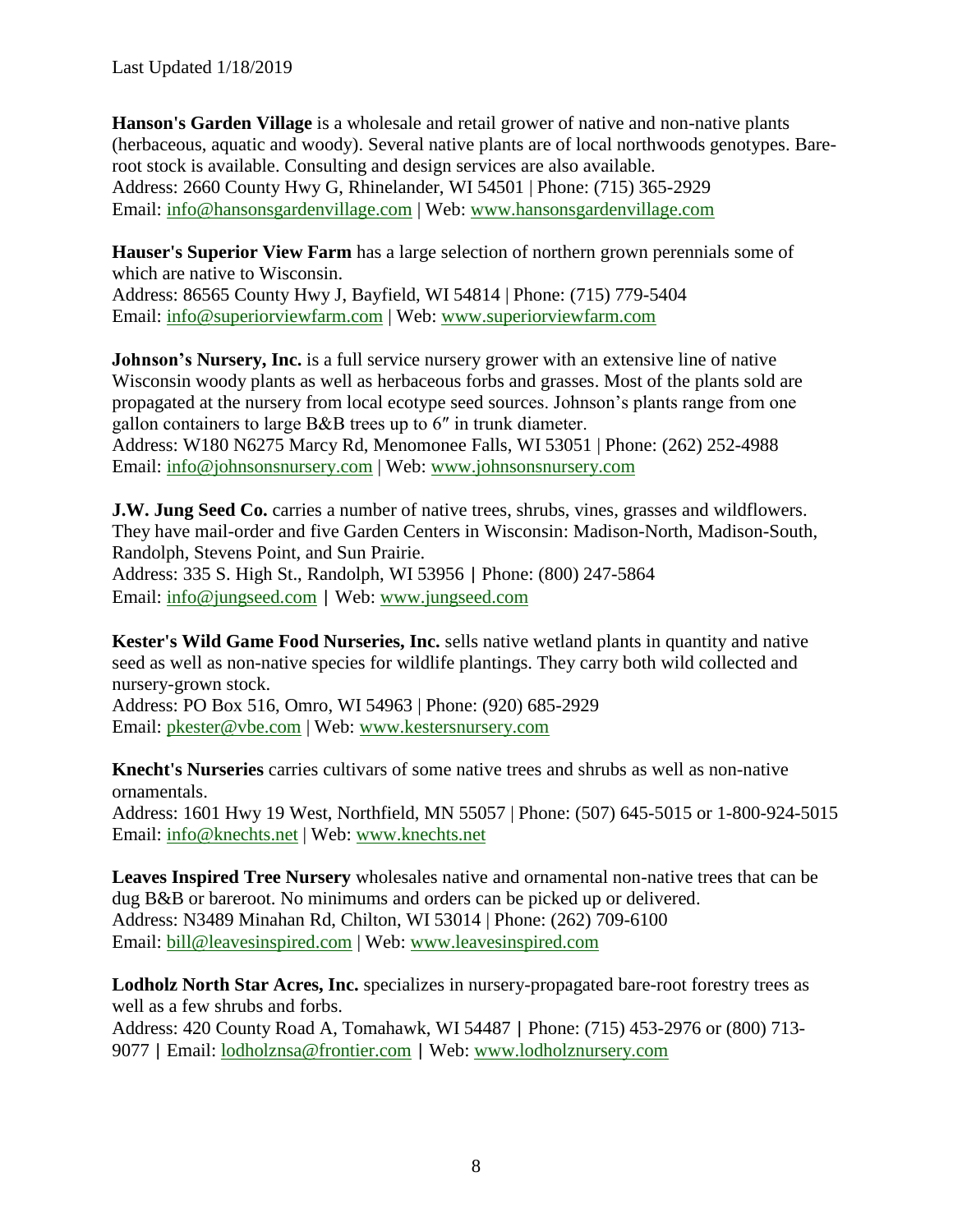**McKay Nursery Company** grows of a wide selection of landscape plants including native trees,shrubs, perennials, and grasses.

Address: PO Box 185, 750 South Monroe Street, Waterloo, WI 53594 | Phone: (920) 478-2121 or (800) 236-4242 | Email: [info@mckaynursery.com](mailto:info@mckaynursery.com) | Web: [www.mckaynursery.com](http://www.mckaynursery.com/)

**Milaeger's Gardens** carries some prairie grasses and wildflowers in addition to ornamentals. Address: 4838 Douglas Avenue, Racine, WI 53402-2498 | Phone: (262) 639-2040 or (800) 669- 1229 | Email: [gardenstore@milaegers.com](mailto:gardenstore@milaegers.com) | Web: [www.milaegerslandscape.com](http://www.milaegerslandscape.com/)

**Monches' Farm** sells field-grown perennials including cultivars of natives. Address: 5890 Monches Road, Colgate, WI 53017 | Phone: (262) 966-2787 Email: [zannah@monchesfarm.com](mailto:zannah@monchesfarm.com) | Web: [www.monchesfarm.com](http://www.monchesfarm.com/)

**Northwind Perennial Farm** has an extensive selection of native, non-native, and ornamental plants—primarily perennials. They provide landscape design services and specialize in utilizing native plants in urban settings in SE Wisconsin. Address: 7047 Hospital Road, Burlington, WI 53105 | Phone: (262) 248-8229 Email: [northwind@wi.rr.com](mailto:northwind@wi.rr.com) | Web: [www.northwindperennialfarm.com](http://www.northwindperennialfarm.com/)

**Northern Sunset Perennials** is a wholesale provider with over 1300 varieties of perennials, including over 200 Wisconsin and Midwest native species of perennial forbs, ferns and grasses. Based in Milwaukee as a subsidiary of W.&E. Radtke, Inc. Phone: (262) 253-1412 | Email: [info@northernsunset.com](mailto:info@northernsunset.com) | Web: [www.northernsunset.com](http://www.northernsunset.com/)

**Paint Creek Nursery & Tree Farm** provides quality seedling and transplant native and fruit trees and shrubs to foresters, landowners, and concerned citizens. The bulk of the native stock is grown from seed sources collected in west central Wisconsin. Address: 3215 N. 140th Ave., Cadott, WI 54727 | Office Phone: (715) 723-2072 Email: [info@paintcreeknursery.com](mailto:info@paintcreeknursery.com) | Web: [www.paintcreeknursery.com](http://www.paintcreeknursery.com/)

**The Pollinator's Palette** is a small demonstration garden with plants primarily for pollinators. Also provides consulting and assistance in establishing small pollinator and native gardens. Most species are local prairie or woodland species, some northern Illinois species available. Address: 2916 King St., Delavan, WI 53115 | Phone: 262-740-2151 Email: ecowings1@yahoo.com | Web: Search "The Pollinator's Palette" on Facebook.

**Pheasants Forever, Inc.** provides pre-mixed and bulk native seed that doubles as wildlife feed and cover. To find a chapter in your area go to: [www.pheasantsforever.org](http://www.pheasantsforever.org/) Wisconsin Seed Catalog:<https://www.pfhabitatstore.com/store/items/WI/>

**Pleasant View Tree Farm/Nursery** has a variety of native trees and shrubs. Address: W1418 E. Van Ess Rd., Oostburg, WI 53070 | Phone: (920) 564-2834

**Prairie Frontier** specializes in large planting projects and carries over 100 native and naturalized non-native wildflower and prairie grass seeds. They also have native prairie, meadow, butterfly, and other mixes that contain some non-native species. Mixes and individual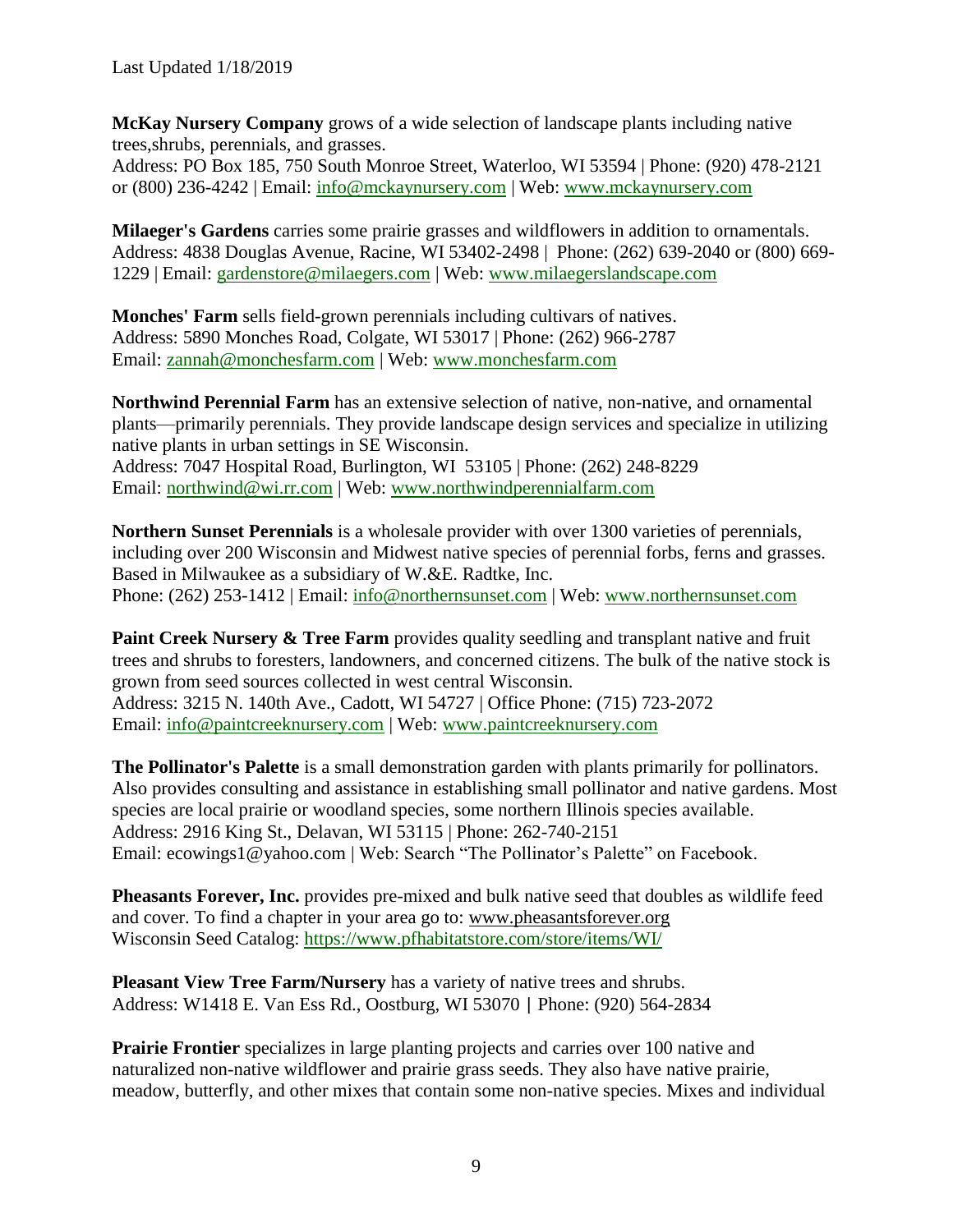Last Updated 1/18/2019

species can be purchased in bulk; seeds are generally sold wholesale to developers, landscapers, nurseries, and garden centers or retail through outlet stores or on their website. Address: W281 S3606 Pheasant Run, Waukesha, WI 53189 | Phone: (262) 544-6708 Email: [wildflower@prairiefrontier.com](mailto:wildflower@prairiefrontier.com) | Web: [www.prairiefrontier.com](http://www.prairiefrontier.com/)

**Reeseville Ridge Nursery** sells a wide range of native trees and shrubs. They also specialize in custom propagation of woody plants.

Contact: Darrell Kromm | Address: 512 South Main Street, Reeseville, WI 53579 Phone: (920) 927-3291 | Email: [rrn@charter.net](mailto:rrn@charter.net) | Web: [www.reesevilleridgenursery.com](http://www.reesevilleridgenursery.com/) **Rohde's Nursery** carries woodland, wetland and prairie plants, including a variety of trees. They also provide consultation, design, and restoration services.

Contact: Lenn Rohde | Address: N8098 Duck Creek Avenue, Neshkoro, WI 54960 Phone: (920) 293-4374 | Email: [rohdesnursery@centurytel.net](mailto:rohdesnursery@centurytel.net) | Web: [www.rohdesnursery.com](http://www.rohdesnursery.com/)

**S & S Wildflowers** offers seeds for CRP and large projects. They also produce some native grasses and wetland forbs. Address: W4401 Hwy 33, Pardeeville, WI 53954 | Phone: (608) 429-3188

**Shady Acres Nursery** offers an extensive line of forbs and grasses, including many natives. Address: 5725 S. Martin Road, New Berlin, WI 53146 | Phone: (262) 679-1610 Email: [shadyacresnursery@juno.com](mailto:shadyacresnursery@juno.com) | Web: [www.shadyacresnursery.com](http://www.shadyacresnursery.com/)

**St. Aubin Nursery** is a wholesale grower of native trees and shrubs in North Central Illinois. Address: 35445 Irene Road, Kirkland, IL 60146 | Phone: (815) 522-3535

**Strand Nursery** is a wholesale company specializing in bareroot Wisconsin native ferns and wildflowers.

Address: 2245 240th Avenue, Cushing, WI 54006 | Phone: (715) 648-6805 E-mail: [info@strandnursery.com](mailto:info@strandnursery.com) | Web: [www.strandnursery.com](http://www.strandnursery.com/)

**Swanson's Evergreen Nursery** carries evergreen seedlings and transplants. Address: W7484 Valerio Rd. Niagara, WI 54151 | Phone: (715) 251-1281 or (920) 883-7267 Email: [SwansonsEvergreenNursery@gmail.com](mailto:SwansonsEvergreenNursery@gmail.com) | Web: [www.swansonevergreen.com](http://www.swansonevergreen.com/)

**Wallace-Woodstock Inc.** specializes in fruit and nut plants, but has some native trees and shrubs in many sizes. Based in western Wisconsin with seasonal outlets in Kewaskum, Lake Geneva, Mauston, Neilsville, and Seymour.

Address: N1831 State Hwy. 95, Neillsville, WI 54456 | Phone: (888) 803-8733 or (715) 743- 2980 | Email: [wallace-woodstock@tds.net](mailto:wallace-woodstock@tds.net) | Web: [www.wallace-woodstock.com](http://www.wallace-woodstock.com/)

**Wheeler's Laura's Lane Nursery** has transplants and potted plants of both native and nonnative trees and shrubs.

Address: 6581 Laura's Lane, Plainfield, WI 54966 | Phone: (715) 366-2477 Email: [llnur@uniontel.net](mailto:llnur@uniontel.net) | Web: [www.lauraslanenursery.com](http://www.lauraslanenursery.com/)